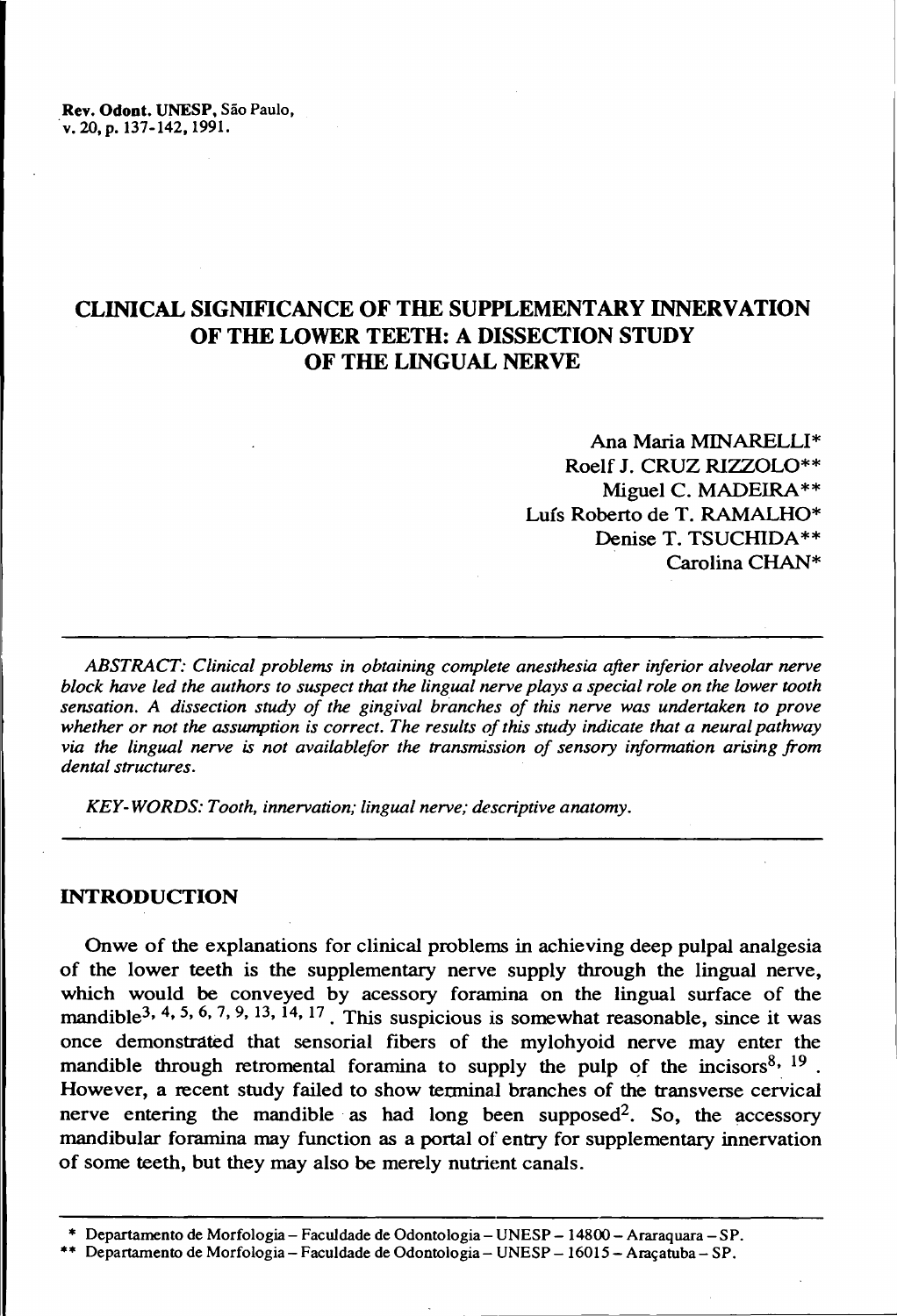Anyway, the significance of these foramina relative to mandibular anesthesia keeps being the source of much speculation. The supposition that the lingual nerve also mediates sensory information from the mandibular teeth remains up to now. No studies have really shown the entry of this nerve into the mandible, but some clinical evidences reinforce the hypothesis. With this in mind, we undertook this study to provide a better account of the location of the gingival branches of the lingual nerve.

## MATERIAL AND METHODS

Thirty cadavers of adult individuals of both sexes, with their mandibles total or partialIy dentate, were examined with the aid of a dissecting microscope. They belonged to a dissection-room collection and were embalmed in a 10% fonnalin solution.

The heads were sawed on the mid-line to pennit free access to the lingual nerve through the sublingual region of each hemi-head. The lingual nerve was traced in an anterior direction after recognition of its trunk just behind the last molar tooth. As the nerve coursed somewhat superficial across the floor of the mouth only the mucous membrane needed to be removed. For more accurate tracing of smaller gingival branches they were observed under x 25 magnification.

# RESULTS

After its downward course along the medial surface of the mandibular ramus, the lingual nerve enters the mouth between the medial pterygoid muscle and the ramus. ln the posterior part of the oral cavity beneath the mucous membrane it is quite superficial. As it reaches the side of the tongue, it passes between the hyoglossus muscle and the submandibular gland. At this point a bunch of posterior gingival rami usualIy pass lateralward to reach the lingual gingiva of the lower molar teeth. While the main stem runs toward the tongue, where it splits into several branches, its sublingual ramus usually gives off numerous twigs to the gingiva of the rest of the lower teeth. Sometimes the proper lingual nerve trunk provides alI the rami for the entire lingual gingiva.

Close inspection shows that the finer rami divide into the gum or pierce it to reach the periosteum. Some foramina were identified on the mandible, some of which were traversed by vessels. No passageway of branches from the lingual nerve through the foramina was observed in any instance.

## DISCUSSION

The old assumption that the lingual nerve may also provided fibers to the teeth remained for many years and was sometimes evoked in the decade<sup>4, 13</sup>. The presence of small foramina on the lingual plate of the mandibular body led the authors to judge that neural branches would enter the mandible through this via to be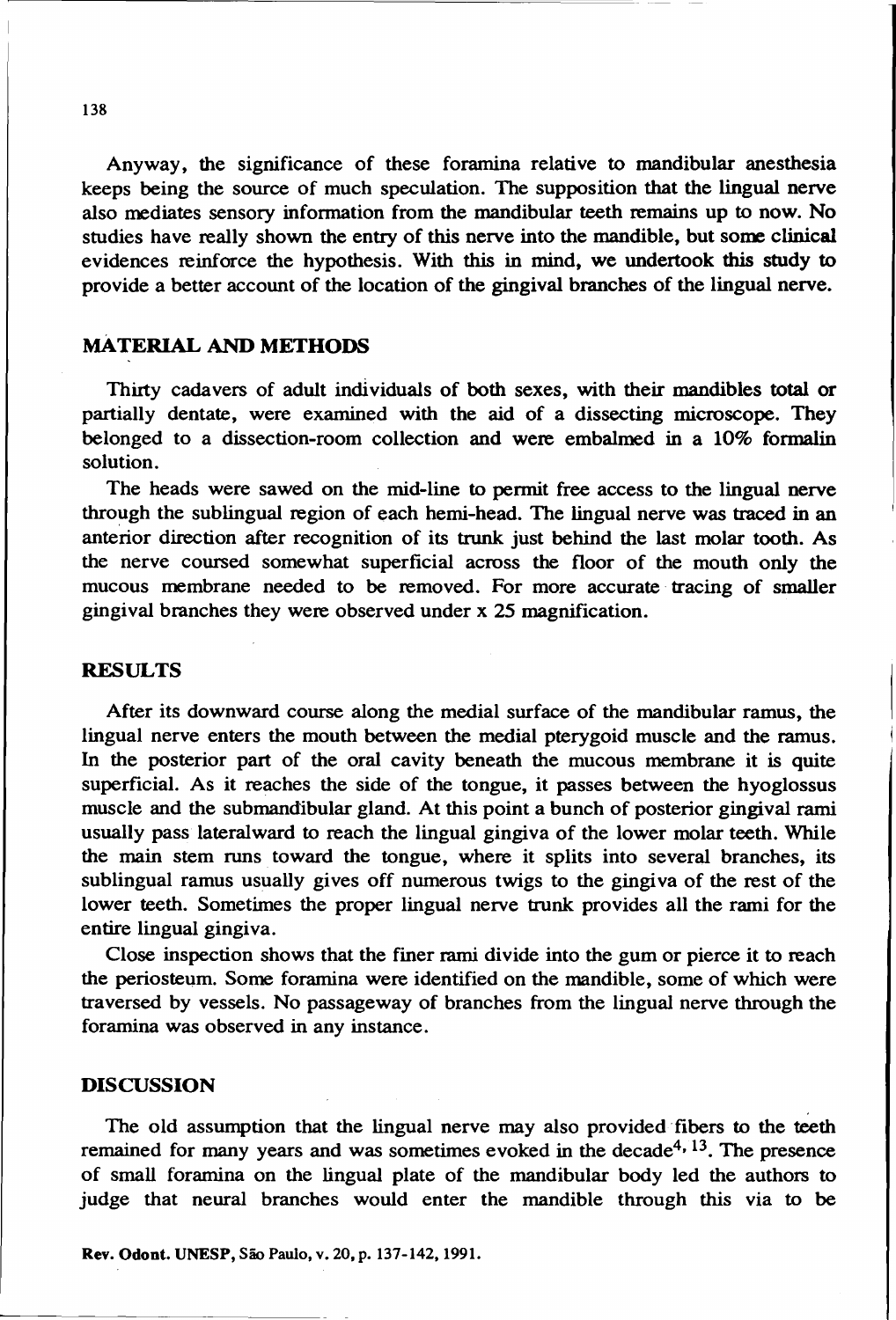

FIG. 1- Two bunches of gingival rami, one posterior one anterior, are given off both by the lingual nerve and the sublingual nerve.

1, lingual nerve; 2, sublingual nerve; 3, tongue; 4, medial pterygoid muscle; 5, styloglossus muscle; 6, stylopharyngeus muscle; 7, palatoglossus muscle; 8, genioglossus muscle.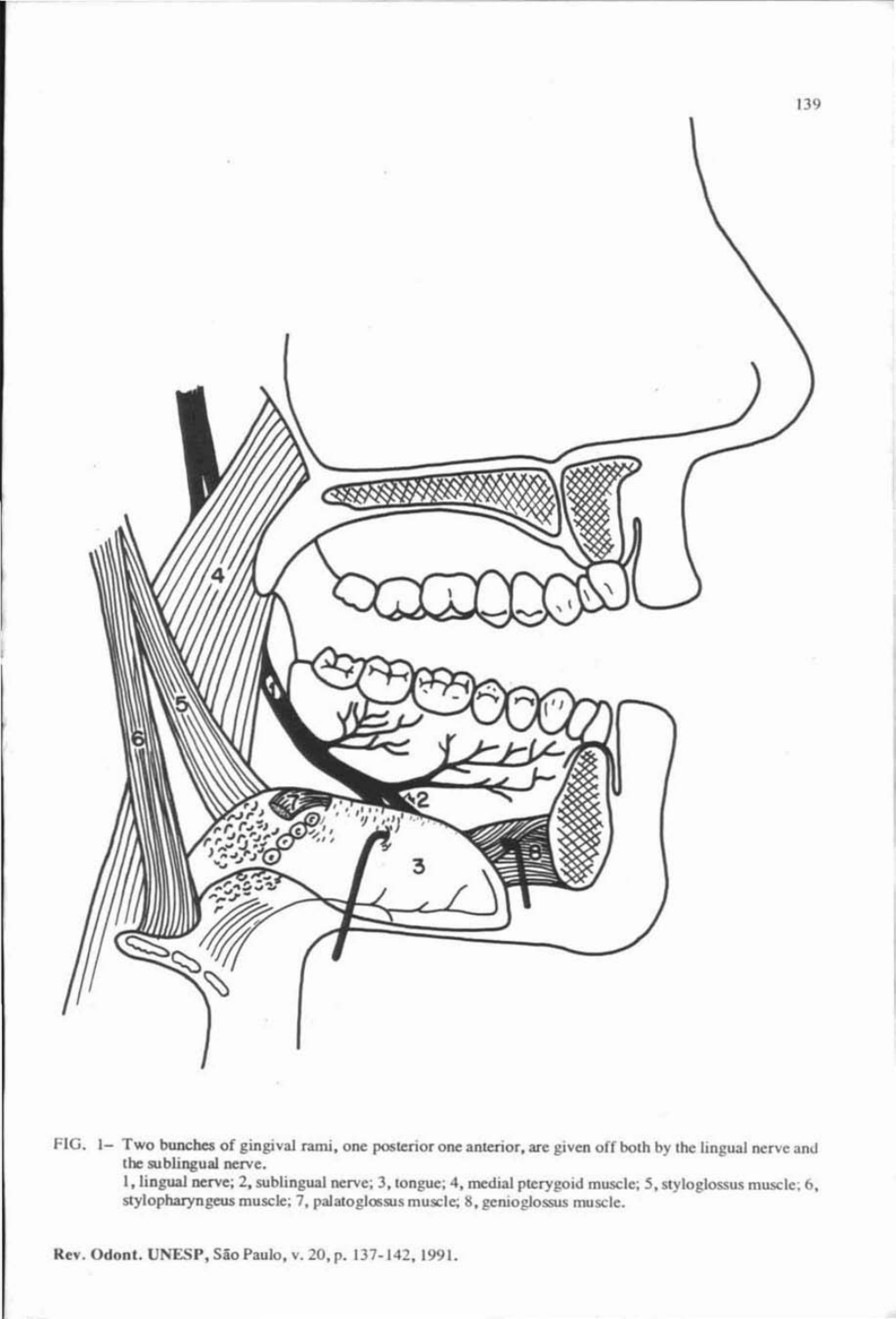distributed with the inferior alveolar nerve. This hypothesis was reinforced by clinical evidences in which accessory infiltration near the lingual plate of the mandible is sometimes effective as complementary anesthesia<sup>5, 14, 17</sup>.

In spite of these signs of supplementary innervation, it was demonstrated in this study that the lingual nerve is not one of the nerves inolved. No previous studies have shown the entry of this nerve into the mandible through dissections. ln fact, no special effort was made to find if it enters the mandible or not. The authors just judge to be possible its entrance but did not demonstrate it. For the other hand, arterial vessels have often been recognized entering the bone; they are subdivisions either of the submental or the sublingual artery<sup>1</sup>, <sup>11</sup>, <sup>12</sup>, <sup>16</sup>, <sup>18</sup>.

In some instance the anesthetic solution does not block effectively neural transmission of sensory stimuli from teeth when it is injected dose to mandibular foramen. In a case like that, Stewart & Wilson<sup>17</sup> reported disappearance of residual pain through lingual nerve block ar the point it reaches the floor of the mouth. Similar procedure following failure of the inferior alveolar block was described by Rood<sup>14</sup>. In his 79 cases of failure, a subsequent lingual nerve block showed to be effective to achieve freedom from pain in 2 cases. This odd circumstance is an unsolved problem because (1) routine inferior alveolar nerve injection must indude the lingual nerve anyway' and (2) innervation of the teeth from lingual nerve was dismissed by us. So, it remains enigmatic how the alternative injection was successfull. Was the mylohyoid nerve providentially injected in the floor of the mouth? Was the occasional nerve of the retromolar foramen and canal<sup>10, 15</sup> blocked at this point? Did the anesthetic solution enter the mandible via vascular foramina and reach the inferior alveolar nerve, which had not been effectively blocked?

## **CONCLUSION**

The hypothesis that the lingual nerve participates in the supply of mandibular teeth in man, appears to be unfounded.

MINARELLI, A. M. et al. Significação clínica da inervação suplementar dos dentes inferiores: estudo anatômico do nervo lingual. Rev. Odont. UNESP, São Paulo, v. 20, p. 137-142, 1991.

*RESUMO: Tendo em vista as opiniões divergentes, encontradas na literatura, sobre a poss(vel participação do nervo lingual na inervação de dentes inferiores, foi proposta uma tentativa de esclarecimento da questão através de um estudo laboratorial. A distribuição anatômica do nervO lingual foi pesquisada em 30 cadáveres, através de dissecações sob lupa. Os resultados indicam que nenhuma ramificação penetra na mandfbula através dos chamados forames vasculares; portanto, a hip6tese da participação do nervo' lingual no suprimento de dentes parece estar descartada.*

*UNITERMOS: Dentes, inervação; nervo lingual; anatomia descritiva.*

140

Rev. Odont. UNESP, São Paulo, v. 20, p. 137-142,1991.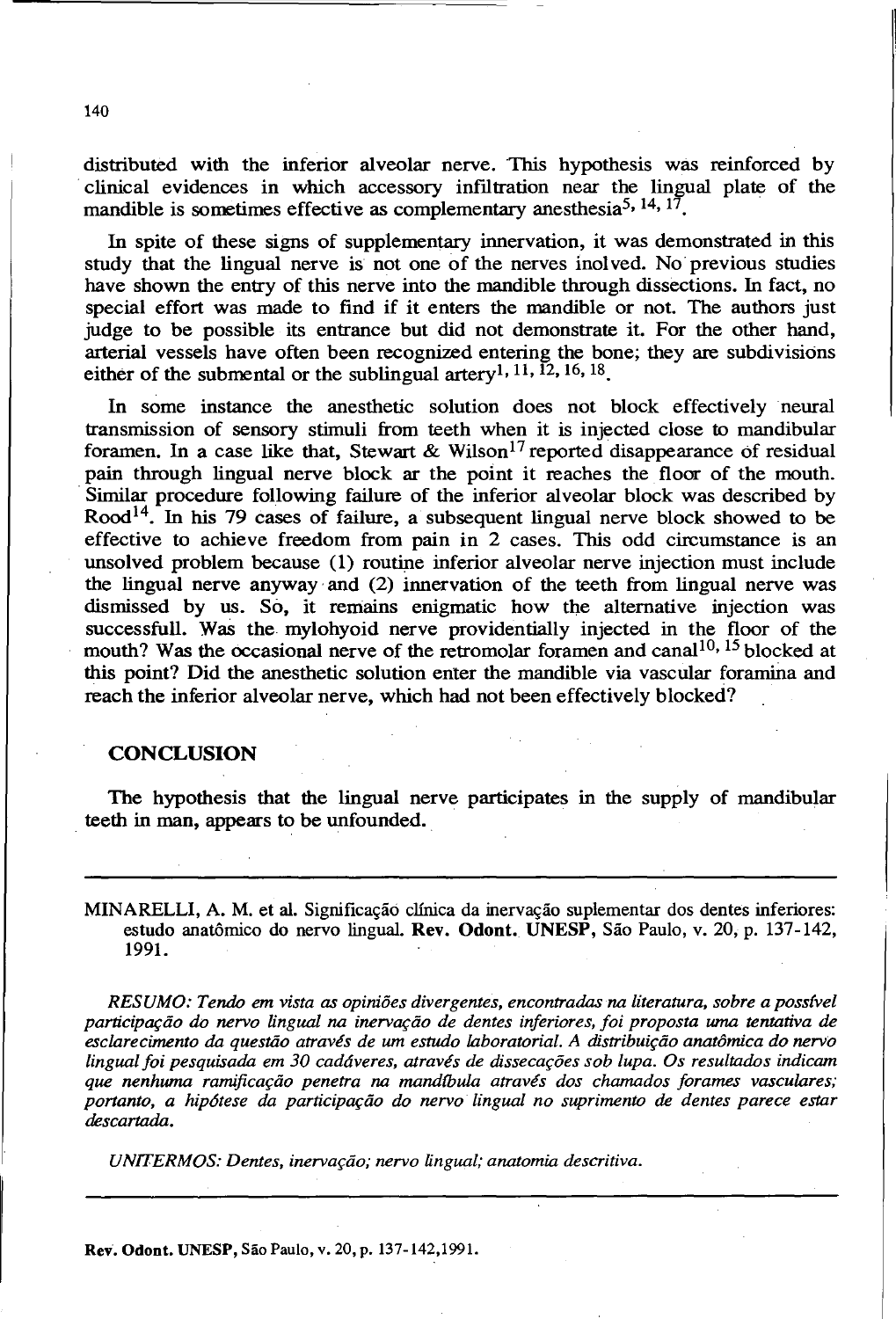## **REFERENCES**

- 1. CASTELLI, W. Vascular architecture of the human adult mandible. *J. dent. Res.*, v. 42, p. 786-92,1963.
- 2. CRUZ-RIZZOLO, R. J., MADEIRA, M. c., BERNABA, J. M., FREITAS, V. de Clinical significance of the supplementary innervation of the mandibular teeth: a dissection study of the transverse cervical (cutaneus colli) nerve. *Quintessence int.•* V. 19, p. 167-9,1988.
- 3. DARUGE, E., AZEVEDO, A.L. de, MASSINI, N. Alguns fatores que podem causar insucessos nas anestesias da mandíbula. *Boi. Fac. Odont. Piracicaba,* V. 70, p. 1-13, 1972.
- 4. GIL, A.J. Anestesiologia do primeiro molar inferior. Dificuldades em anestesiar nas exodontias e biopulpectomias. *Odont. Moderno,* V. 12, p. 33-5, 1985.
- 5. HORTA, A.C.L. *Contribuição ao estudo dn inervação suplementar dn polpa dos molares inferiores.* Ribeirão Preto: USP, 1949. Tese (cátedra) - Fac. Med. Ribeirão Preto, USP, 1949.
- 6. JEFFRIES, C.N. The inferior alveolar injection for fillings. *Br. dent. J.*, v. 77, p. 153-9, 1944.
- 7. JEFFRIES, C. N. Inferior alveolar injection for fillings. *Modem Dent.,* V. 12, p. 6-21,1945.
- 8. MADEIRA, M.C., PERCINOTO, C., SILVA, M.G.M. Clinical significance of supplementary innervation of the lower incisor teeth: A dissection study of the mylohyoid nerve. *Oral Surg.•* V. 46, p. 608-14, 1978.
- 9. NEVIN, M. Accessory mandibular foramina. *Dent. Items Int.*, v. 70, p. 980-7, 1948.
- 10. OSSENBERG, N. S. Retromolar foramen of the human mandible. *Am.* J. *phys. Anthrop.,* v. 73,p. 119-28. 1987.
- 11. PERCINOTO, c., SILVA, M.G.M., MADEIRA, M. C. Origem e distribuição de artérias que atravessam forames da região da sínfise mandibular. *Arq. Cent. Est. Cur. Odont. UFMG*, v. 14, p. 93-108, 1977.
- 12. PERINT, J. Detailed roentgenologic examination of the blood supply in the jaws and teeth by applying radiopaque solutions. *Oral Surg.,* v.2, p. 2-20, 1949.
- 13. REYNES, P., DURAN, D., GUIRAUD, P., GUICHARD, M. Les échecs de I' anesthésie des incisives centrales et des molaires mandibulaires: le problême des suppléances nerveuses. *Rev. Odont-Stomat.,* V. 12, p. 55-61, 1983.
- 14. ROOD, J.P. The analgesia and innervation of mandibular teeth. *Br. dent. J.*, v. 140, p. 237-9,1976.
- 15. SCHEJTMAN, R., DEVOTO, F. C. H., ARIAS, N. H. The origin and distribution of the elements of the human retromolar canal. *Arch. oral Biol.,* v.12, p. 1261-7.
- 16. SHIRAI, M. Beitrag zur Kenntnis der Bedeutung der Lõcher an der Lingualflãche des Unterkieferkõrpers. *Yokohama Med. Bul.,* v.lI, p. 541-9,1960.
- 17. STEWART, D., WILSON, S. L. Regional anaesthesia and innervation of the teeth. *Lancet.* v.2,p.809-11,1928.
- 18. SUZUKI, M., SAKAI, T. The foramina on the lingual surface of the mandible in the japanese. *Med.* J. *Shinshu Univ.,* V. 2, p. 1-10,1957.